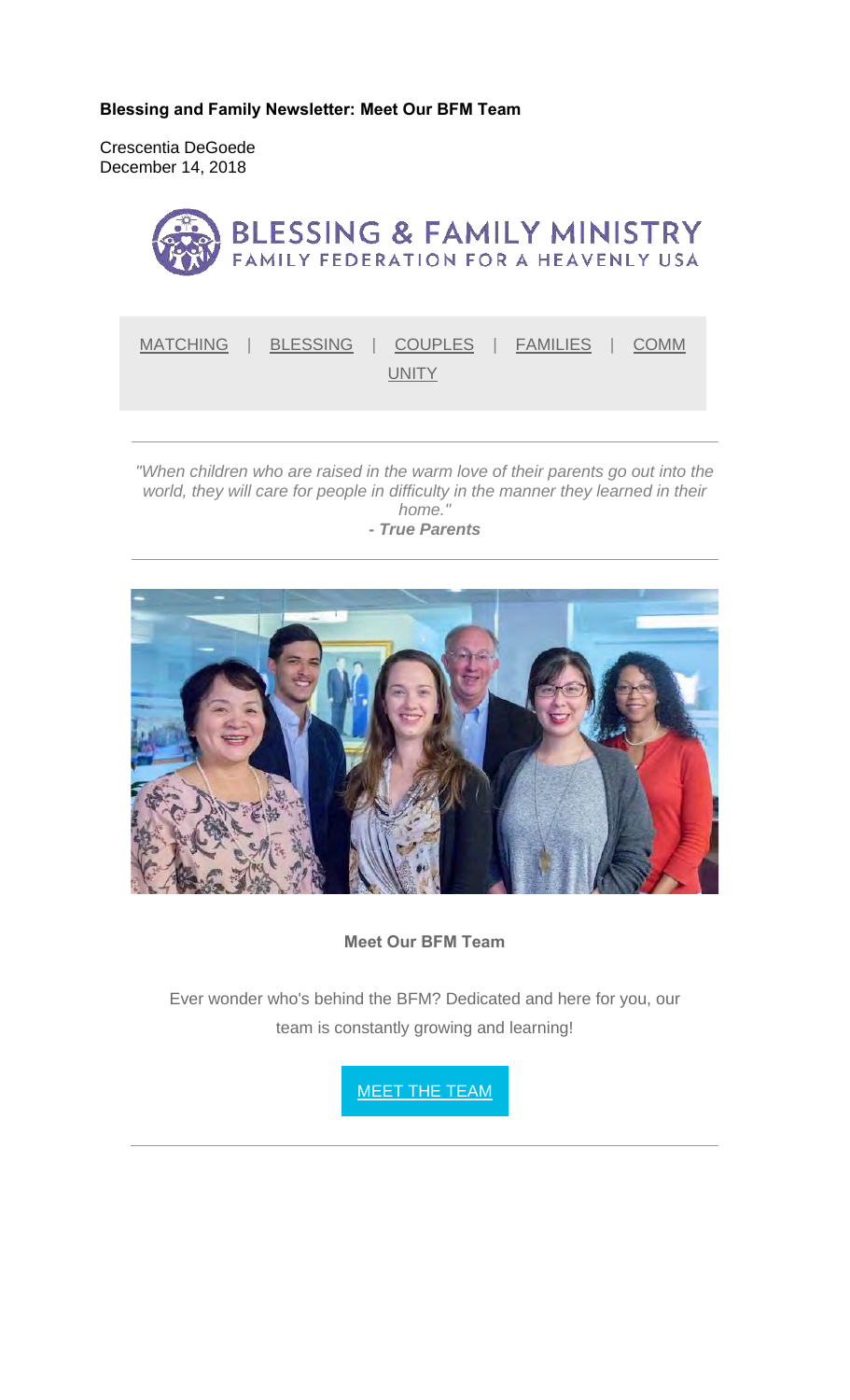

# **Arranged Marriages: American Style | TedTalks**

This talk is about arranged marriage and how it can work in the US.

READ ARTICLE



### **Christmas Memories**

### **Myrna Lapres**

Reflect back on your favorite memories of Christmas and if you are like me, they will include things that you experienced together with family and friends. What memories will you be creating this Christmas?...

READ ARTICLE



#### **The Toxicity of Resentment**

Resentment can tiptoe into your marriage without either partner noticing, and then spread and grow until it suffocates or explodes the relationship. Here are some tips to get yourselves back on track...

READ ARTICLE